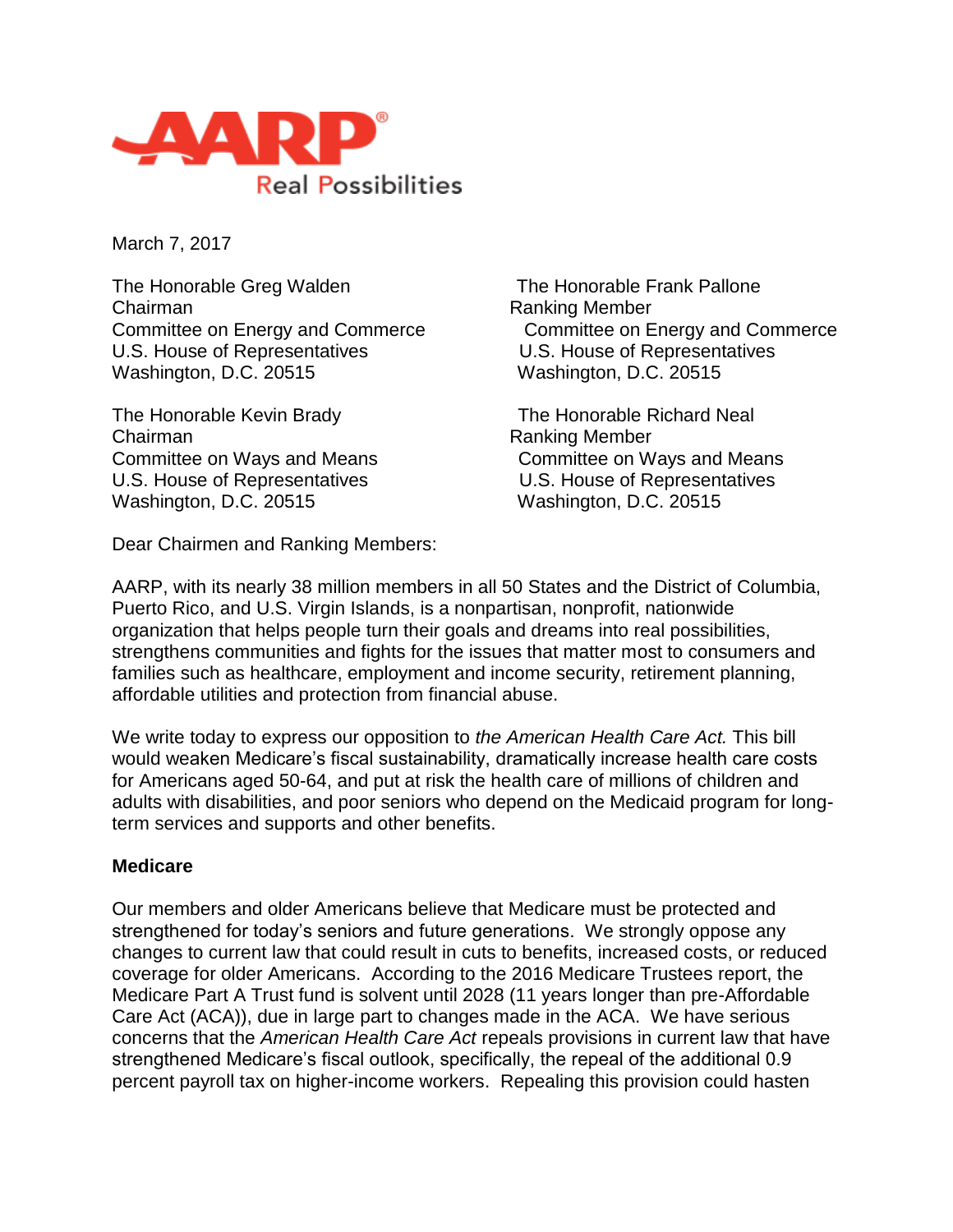the insolvency of Medicare by up to 4 years and diminish Medicare's ability to pay for services in the future.<sup>[1]</sup>

## **Prescription Drugs**

Older Americans use prescription drugs more than any other segment of the U.S. population, typically on a chronic basis. We are pleased that the bill does not repeal the Medicare Part D coverage gap ("donut hole") protections created under the ACA. Since the enactment of the law, more than 11.8 million Medicare beneficiaries have saved over \$26.8 billion on prescription drugs. We do have strong concerns that the *American Health Care Act* repeals the fee on manufacturers and importers of branded prescription drugs, which currently is projected to add \$25 billion to the Part B trust fund between 2017 and 2026. AARP believes Congress must do more to reduce the burden of high prescription drug costs on consumers and taxpayers and is willing to work with you on bipartisan solutions.

## **Individual Private Insurance Market**

About 6.1 million older Americans age 50-64 currently purchase insurance in the nongroup market, and nearly 3.2 million are currently eligible to receive subsidies for health insurance coverage through either the federal health benefits exchange or a statebased exchange (exchange). We have seen a significant reduction in the number of uninsured since passage of the ACA, with the number of 50-64 year old Americans who are uninsured dropping by half.

Affordability of both premiums and cost-sharing is critical to older Americans and their ability to obtain and access health care. A typical senior seeking coverage through an exchange has a median annual income of under \$25,000 and already pays significant out-of-pocket costs for health care. We have serious concerns that the bill under consideration will dramatically increase health care costs for 50-64 year olds who purchase health care through an exchange due both to the changes in age rating from 3:1 (already a compromise that requires uninsured older Americans to pay three times more than younger individuals) to 5:1 and reductions in current subsidies for older Americans.

Age rating plus premium increases equal an unaffordable age tax. Our previous estimates on the age-rating change showed that premiums for current coverage could increase by up to \$3,200 for a 64 year old, while reducing premiums by only about \$700 for a younger enrollee. Significant premium increases for older consumers will make insurance less affordable, will not address their expressed concern of rising premiums, and will only encourage a small increase in enrollment numbers for younger persons. In addition, the bill proposes to change current subsidies based on income and premium levels to a flatter tax credit. The change in structure will dramatically increase premiums

<sup>&</sup>lt;sup>[1]</sup> Brookings Institute, "Paying for an ACA Replacement Becomes Near Impossible if the Law's Tax Increases are Repealed." December 19, 2016. Available at: https://www.brookings.edu/blog/up-front/2016/12/19/paying-for-an-aca-replacement-becomesnear-impossible-if-the-laws-tax-increases-are-repealed/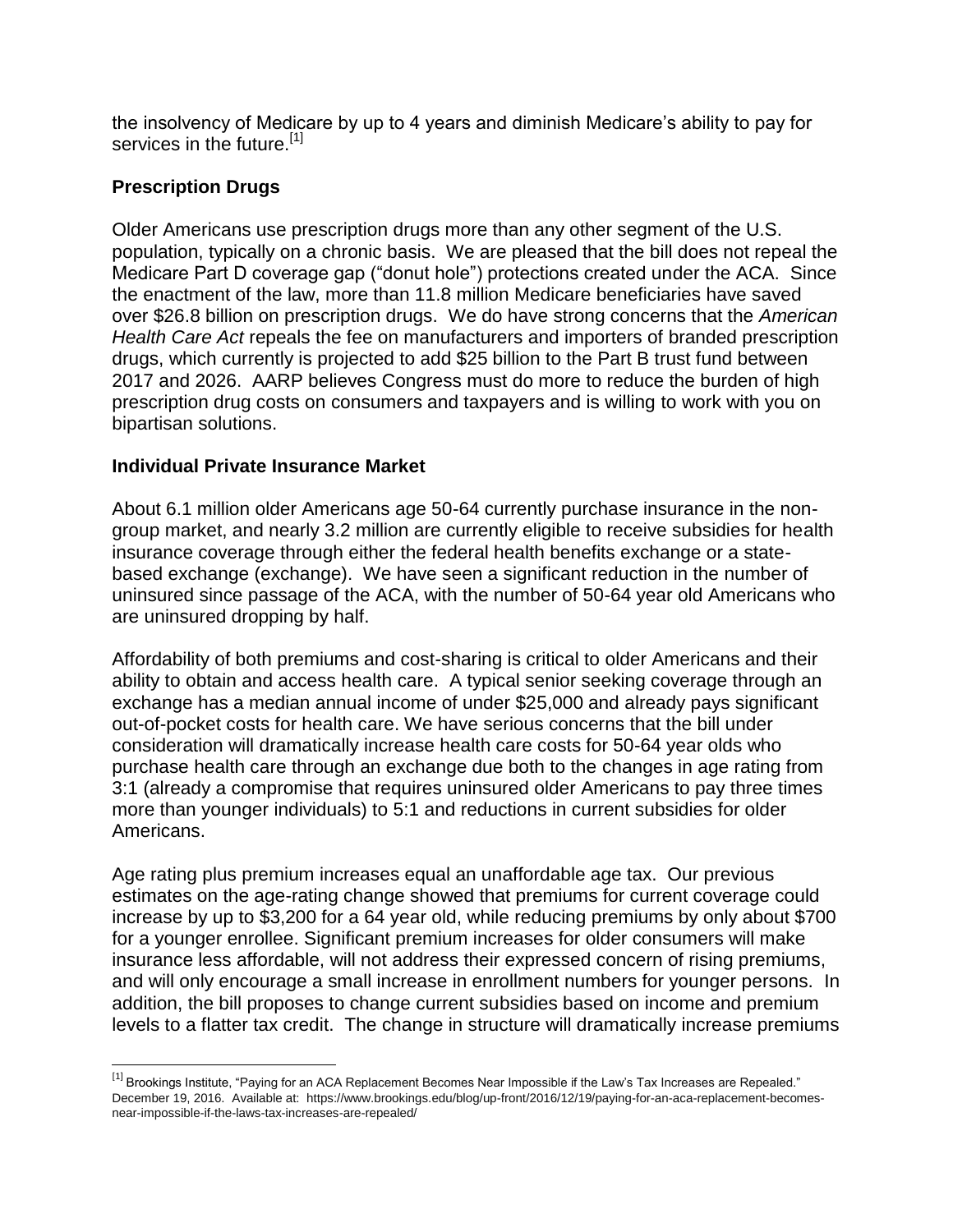for older consumers. We estimate that the bill's changes to current law's tax credits could increase premium costs for a 55-year old earning \$25,000 by more than \$2,300 a year. For a 64-year old earning \$25,000 that increase rises to more than \$4,400 a year, and more than \$5,800 for a 64-year old earning \$15,000. When we examined the impact of both the tax credit changes and 5:1 age rating, our estimates find that, taken together, premiums for older adults could increase by as much as \$3,600 for a 55-year old earning \$25,000 a year, \$7,000 for a 64-year old earning \$25,000 a year and up to \$8,400 for a 64-year old earning \$15,000 a year. In addition to these skyrocketing premiums, out-of-pocket costs could significantly increase under the bill with the elimination of cost sharing assistance in current law. The cost sharing assistance has provided relief on out-of-pocket costs (like deductibles and certain benefits) for lowincome individuals who are some of the most financially vulnerable marketplace participants.

## **Medicaid and Long-Term Services and Supports**

AARP opposes the provisions of the *American Health Care Act* that create a per capita cap financing structure in the Medicaid program. We are concerned that these provisions could endanger the health, safety, and care of millions of individuals who depend on the essential services provided through Medicaid. Medicaid is a vital safety net and intergenerational lifeline for millions of individuals, including over 17.4 million low-income seniors and children and adults with disabilities who rely on the program for critical health care and long-term services and supports (LTSS, i.e., assistance with daily activities such as eating, bathing, dressing, managing medications, and transportation).

Of these 17.4 million individuals: 6.9 million are ages 65 and older (which equals more than 1 in every 7 elderly Medicare beneficiaries)<sup>[2]</sup>; 10.5 million are children and adults living with disabilities; and about 10.8 million are so poor or have a disability that they qualify for both Medicare and Medicaid (dual eligibles).[3] Dual eligibles account for almost 33 percent of Medicaid spending. While they comprise a relatively small percentage of enrollees, they account for a disproportionate share of total Medicare and Medicaid spending.

Individuals with disabilities of all ages and older adults rely on critical Medicaid services, including home and community based services (HCBS) for assistance with daily activities such as eating, bathing, dressing, and home modifications; nursing home care; and other benefits such as hearing aids and eyeglasses.<sup>[4]</sup> People with disabilities of all ages also rely on Medicaid for access to comprehensive acute health care services. For working adults, Medicaid can help them continue to work; for children, it allows them to stay with their families and receive the help they need at home or in their

  $^{[2]}$  Kaiser Commission on Medicaid and the Uninsured, Kaiser Family Foundation, "Medicaid at 50", May 2015, 13. Available at: <http://files.kff.org/attachment/report-medicaid-at-50>

<sup>[[1]</sup> Medicaid and CHIP Payment and Access Commission, "MACStats: Medicaid and CHIP Data Book", Exhibit 14. Available at: [https://www.macpac.gov/wp-content/uploads/2015/01/EXHIBIT-14.-Medicaid-Enrollment-by-State-Eligibility-Group-and-Dually-](https://www.macpac.gov/wp-content/uploads/2015/01/EXHIBIT-14.-Medicaid-Enrollment-by-State-Eligibility-Group-and-Dually-Eligible-Status-FY-2013.pdf)

<sup>&</sup>lt;u>[Eligible-Status-FY-2013.pdf](https://www.macpac.gov/wp-content/uploads/2015/01/EXHIBIT-14.-Medicaid-Enrollment-by-State-Eligibility-Group-and-Dually-Eligible-Status-FY-2013.pdf)</u><br><sup>[4]</sup> Kaiser Commission on Medicaid and the Uninsured, Kaiser Family Foundation, "Medicaid at 50", May 2015, 13. Available at: [http://files.kff.org/attachment/report-medicaid-at-50.](http://files.kff.org/attachment/report-medicaid-at-50) Not all 17.4 million people receive LTSS.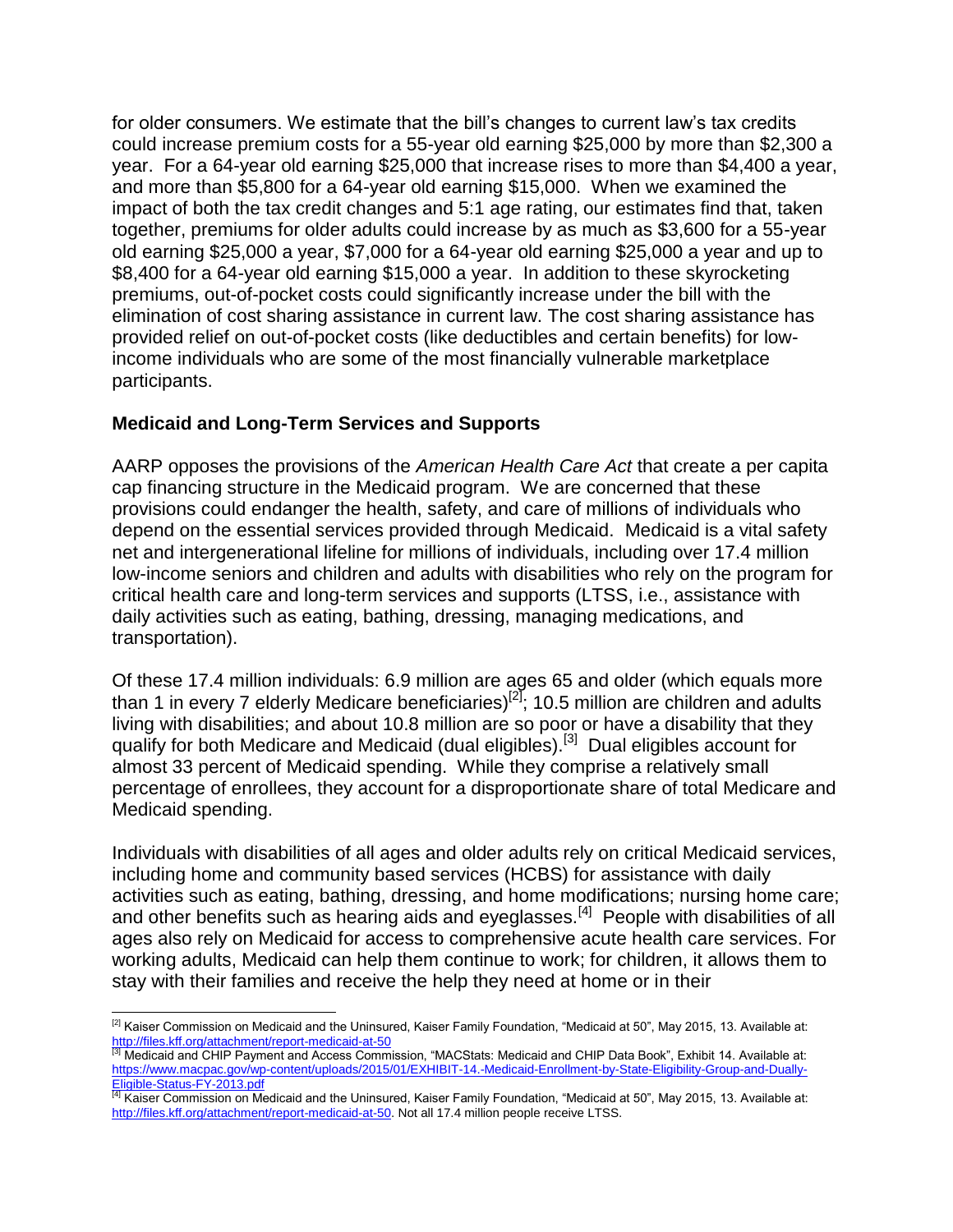community. Individuals may have low incomes, face high medical costs, or already spent through their resources paying out-of-pocket for LTSS, and need these critical services. For these individuals, Medicaid is a program of last resort.

In providing a fixed amount of federal funding per person, this approach to financing would likely result in overwhelming cost shifts to states, state taxpayers, and families unable to shoulder the costs of care without sufficient federal support. This would result in cuts to program eligibility, services, or both – ultimately harming some of our nation's most vulnerable citizens. In terms of seniors, we have serious concerns about setting caps at a time when per-beneficiary spending for poor seniors is likely to increase in future years. By 2026, when Boomers start to turn age 80 and older, they will likely need much higher levels of service—including HCBS and nursing home—moving them into the highest cost group of all seniors. As this group continues to age, their level of need will increase as well as their overall costs. We are also concerned that caps will not accurately reflect the cost of care for individuals in each state, including for children and adults with disabilities and seniors, especially those living with the most severe disabling conditions.

AARP is also opposed to the repeal of the six percent enhanced federal Medicaid match for states that take up the Community First Choice (CFC) Option. CFC provides states with a financial incentive to offer HCBS to help older adults and people with disabilities live in their homes and communities where they want to be. About 90 percent of older adults want to remain in their own homes and communities for as long as possible.<sup>[5]</sup> HCBS are also cost effective. On average, in Medicaid, the cost of HCBS per person is one-third the cost of institutional care.<sup>[6]</sup> Taking away the enhanced match could disrupt services for older adults and people with disabilities in the states that are already providing services under CFC.

AARP has concerns with the removal of the state option in Medicaid to increase the home equity limit above the federal minimum. This takes away flexibility for states to adjust a Medicaid eligibility criterion based on the specific circumstances of each state and its residents beyond a federal minimum standard.

Although we cannot support the *American Health Care Act*, we are pleased that the bill does not repeal some of the critical consumer protections included in the Affordable Care Act, such as guaranteed issue, prohibitions on preexisting condition exclusions, bans on annual and lifetime coverage limits and allowing families to keep children on their policies until the age of 26. Also, AARP does support restoring the 7.5 percent threshold for the medical expense deduction which will directly help older Americans struggling to pay for health care, particularly the high cost of nursing homes and other long-term services and supports.

 $\overline{a}$ <sup>[5]</sup> Nicholas Farber and Jana Lynott. Aging in Place: A State Survey of Liability Policies and Practices (Washington, DC, AARP Public Policy Institute and the National Conference of State Legislatures, December, 2011)

<sup>&</sup>lt;sup>[6]</sup> Terence Ng, Charlene Harrington, MaryBeth Musumeci, and Erica L. Reaves, "Medicaid Home and Community-Based Services Programs: 2011 Data Update" (HCBS) and 2013 Medicare and Medicaid Statistical Supplement (Nursing Homes). Available at: [http://dataexplorer.aarp.org/indicator/31/medicaid-ltss-spending-per-](http://dataexplorer.aarp.org/indicator/31/medicaid-ltss-spending-per-user#/bar?primarygrp=dist18&secondgrp=loc&dist18=102,103,104,105,106,107,108&loc=1&tf=12&fmt=132)

[user#/bar?primarygrp=dist18&secondgrp=loc&dist18=102,103,104,105,106,107,108&loc=1&tf=12&fmt=132?](http://dataexplorer.aarp.org/indicator/31/medicaid-ltss-spending-per-user#/bar?primarygrp=dist18&secondgrp=loc&dist18=102,103,104,105,106,107,108&loc=1&tf=12&fmt=132)